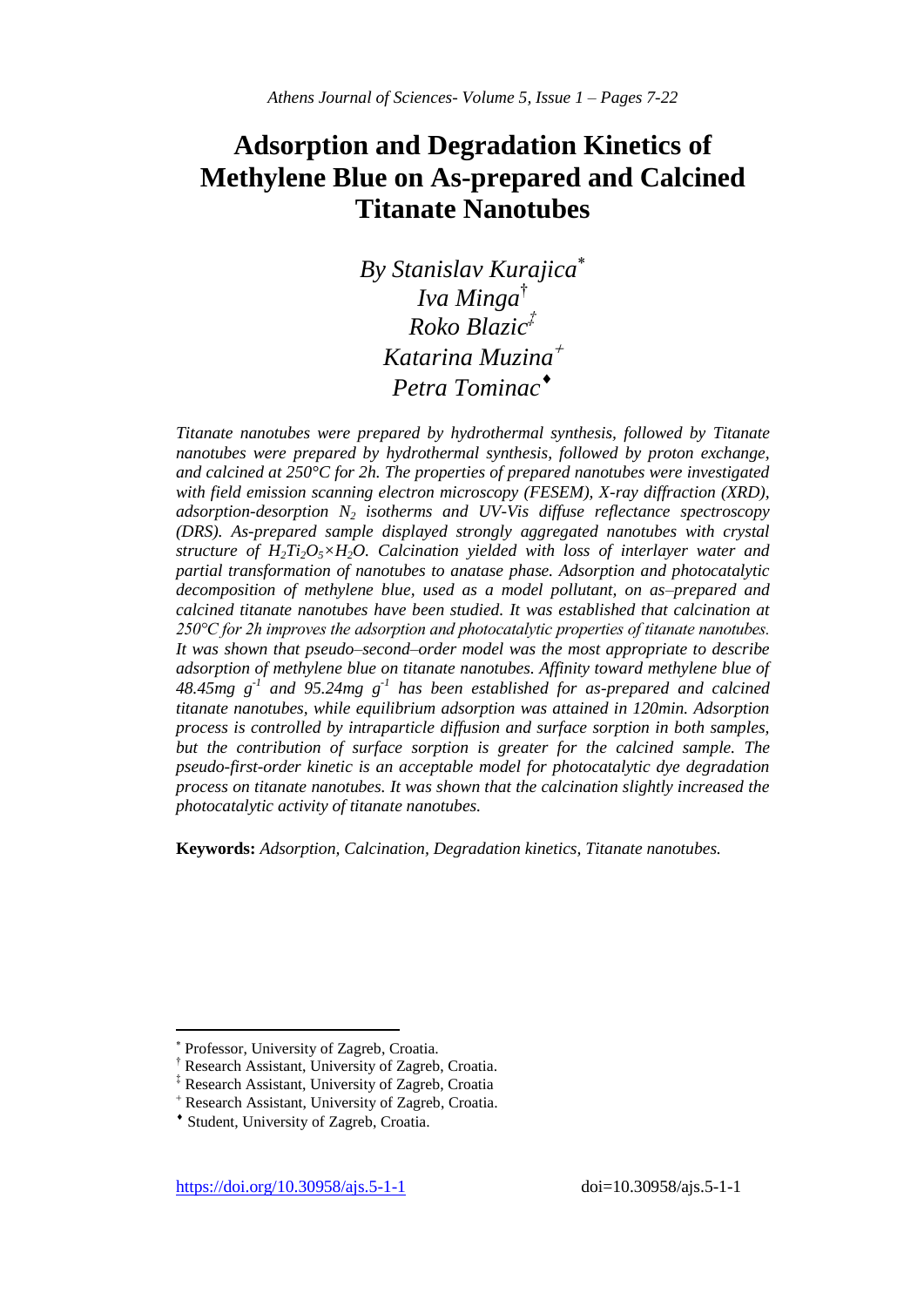#### **Introduction**

Modern science shows an increasing interest in nano-objects and their application due to their unique properties, which are different from those of the corresponding bulk materials (Liu et al., 2015). In general, the size of nanoobjects spans the range between 1 and 100 nm. While the size of nanoparticles is between 1-100 nm in all three dimensions, nanofibers have only two dimensions on the nanoscale. Hollow nanofibers are called nanotubes. Nanotubes have been intensively studied since the discovery of carbon nanotubes by Iijima in 1991 (Iijima, 1991). In recent times, a number of nanotubes made of materials other than carbon, such as boron nitride  $(BN_2)$ , iron oxide  $(Fe_2O_3)$ , vanadium oxide  $(V_2O_5)$ , titanium oxide (TiO<sub>2</sub>) and molybdenum sulfide (MoS<sub>2</sub>), have been prepared and investigated.

Due to particular morphology and unique physical and chemical properties, titanate nanotubes have attracted particular attention of the scientific community (Xiong et al., 2010). They have been extensively studied because of their potential applications in lithium ion batteries, dye-sensitized solar cells, catalysis, photocatalysis and electrocatalysis, gas and humidity sensors, ion exchange and hydrogen storage (Lee et al., 2009). Titanate nanotubes are usually synthesized by three methods: electrochemical method, templated synthesis and hydrothermal synthesis (An'amt et al., 2014). The hydrothermal method invented by Kasuga et al. (1998) is a simple and affordable preparation process, which enabled considerable expansion of titanate nanotubes applicability. The process consists of hydrothermal treatment of  $TiO<sub>2</sub>$  powder in concentrated NaOH aqueous solution. The resulting precipitate is then washed with HCl aqueous solution to produce hydrogen titanate. Titanate nanomaterials with various morphology and diameters can be obtained under different hydrothermal conditions (Lee et al., 2009). The main advantage of the hydrothermal process is the high conversion of titanate nanotubes, which is more than 99%. On the other hand, the disadvantage of this method is the long reaction time, which usually ranged from a day to several days (An'amt et al., 2014).

Titanate nanotubes are characterized by high specific surface areas, favorable chemical interaction with pollutant and high photocatalytic activity. Therefore, they have great potential for usage as adsorbents and photocatalyst (Xiong et al., 2010). Both processes, particularly photocatalysis, can be considered as a green chemistry methods (Buchholcz et al., 2017). The process of photodegradation starts when  $TiO<sub>2</sub>$  absorbs a UV radiation of energy equal or higher than its band gap. This leads to the formation of free electrons in the conduction band and holes in the semiconductor valence band. The energized electrons have two options-they can either recombine with the holes dissipating the absorbed energy as heat, or the electron-hole pairs can participate in redox reactions. They can react with electron acceptors/donors adsorbed on the surface of the photocatalyst. Essentially, it is accepted that the initial steps of photocatalytic degradation of a species is the reaction with extremely reactive but short-lived hydroxyl radicals (OH● ) or direct hole trapping. The hydroxyl radicals are formed either on the highly hydroxylated semiconductor surface or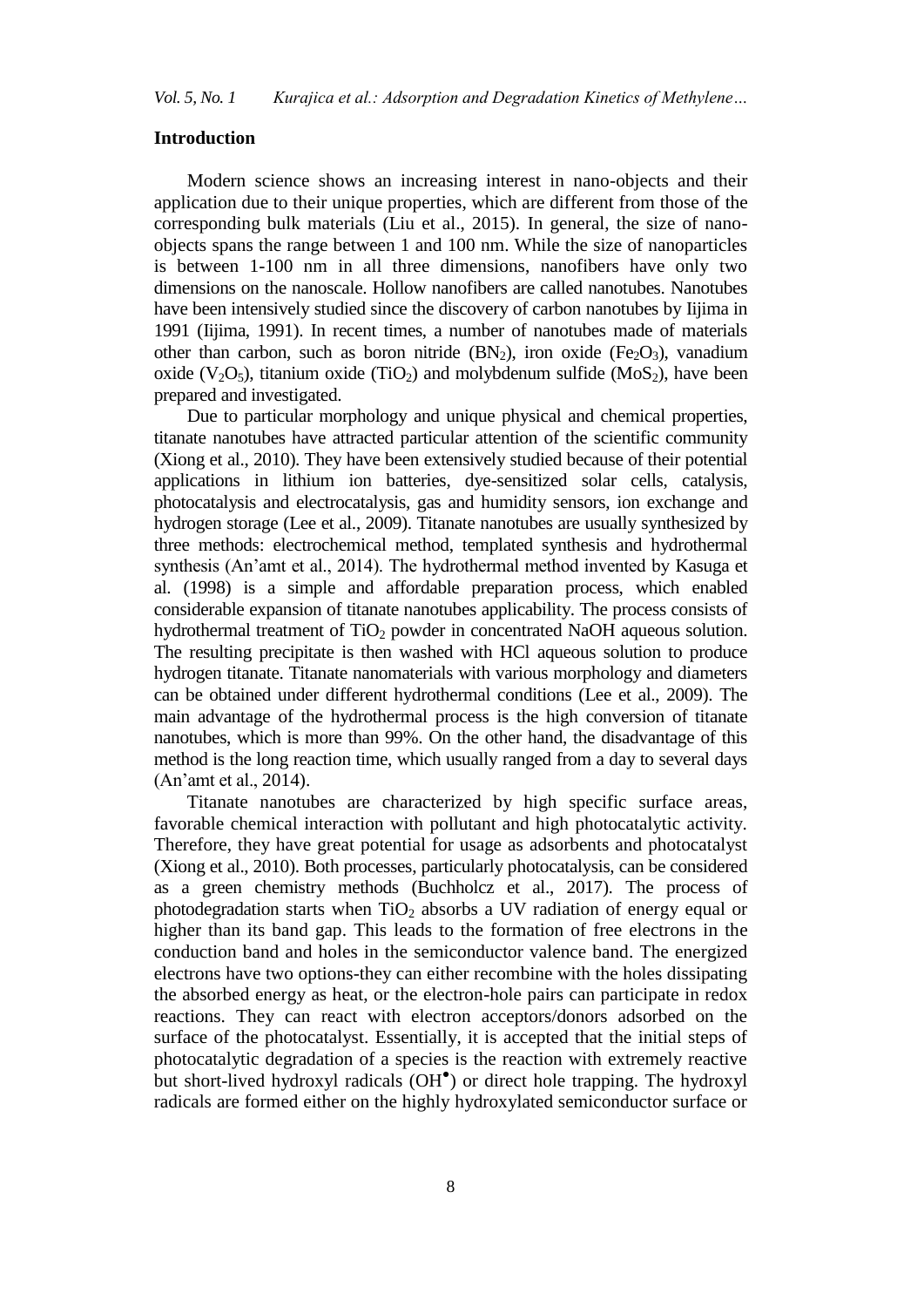by direct oxidation of the pollutant molecules under UV radiation. After successive free radical attack and fragmentation, most organics are mineralized to water, carbon dioxide and mineral acids (Salehi et al., 2012).

The investigation of adsorption and degradation kinetics of various pollutants on titanate nanotubes could improve the application of this material in environment protection. For the investigation of adsorption and photodegradation processes methylene blue is often used since it may be easily monitored by the decolorization of its solution. Methylene blue is a familiar basic dye extensively used for dying cotton, silk and wool. It is not considered acutely toxic, but it can have various harmful effects such as nausea, vomiting, diarrhea and gastritis (Salehi et al., 2012). In general, synthetic dyestuffs can cause substantial environmental pollution and pose a serious health risk, as a result of their largescale production, extensive application in various industries and toxic and cancerogenic properties. Lately, heterogeneous photocatalysis using semiconductors such as titanium dioxide has attracted a lot of attention because it can mineralize organic dyes completely into water, carbon dioxide and other nontoxic inorganic compounds without bringing secondary pollution (Chekir et al., 2016). Since methylene blue is a cationic dye, its adsorption is preferable on the negatively charged surface of titanate nanotubes (Bavykin et al., 2010). Photocatalytic degradation rate depends on photocatalyst–pollutant molecule interaction and good adsorption of pollutant molecule can improve the efficiency of photocatalytic degradation (Xiong et al., 2010).

The morphology, electronic structure and crystallinity of titanate nanotubes arrays are known to impact their adsorption and photocatalytic characteristics and can be controlled by the processing conditions (Hosseinpour et al., 2014). Adsorption and photocatalytic degradation of methylene blue on titanate nanotubes were subject of several investigation, most recent ones being those of Subramaniam et al. (2017) and Sandoval et al. (2017). It has been reported that calcination of titanate nanotubes benefited the photocatalytic activity of this material (Xiong et al., 2010).

In this work, titanate nanotubes prepared by a hydrothermal reaction were calcined at 250°C for 2h. The influence of calcination on crystal structure, specific surface area and bandgap has been investigated. Methylene blue, common basic dye, was used as a model pollutant. Adsorption and photocatalytic decomposition of methylene blue on as-prepared and calcined titanate nanotubes have been studied.

# **Methodology**

Nanotubes were synthesized by the hydrothermal treatment as described by Umek et al. (2007). Briefly, 7g of the titania powder Evonik P25 (Evonik, Germany) were added in a  $56 \text{cm}^3$  of 10M NaOH (Kemika, Croatia) aqueous solution and mixed on a magnetic stirrer for 90 min and sonicated for 15min. The mixture was then transferred into an autoclave with a PTFE container inside. The degree of filling was ~80%. The autoclave was kept in the oven at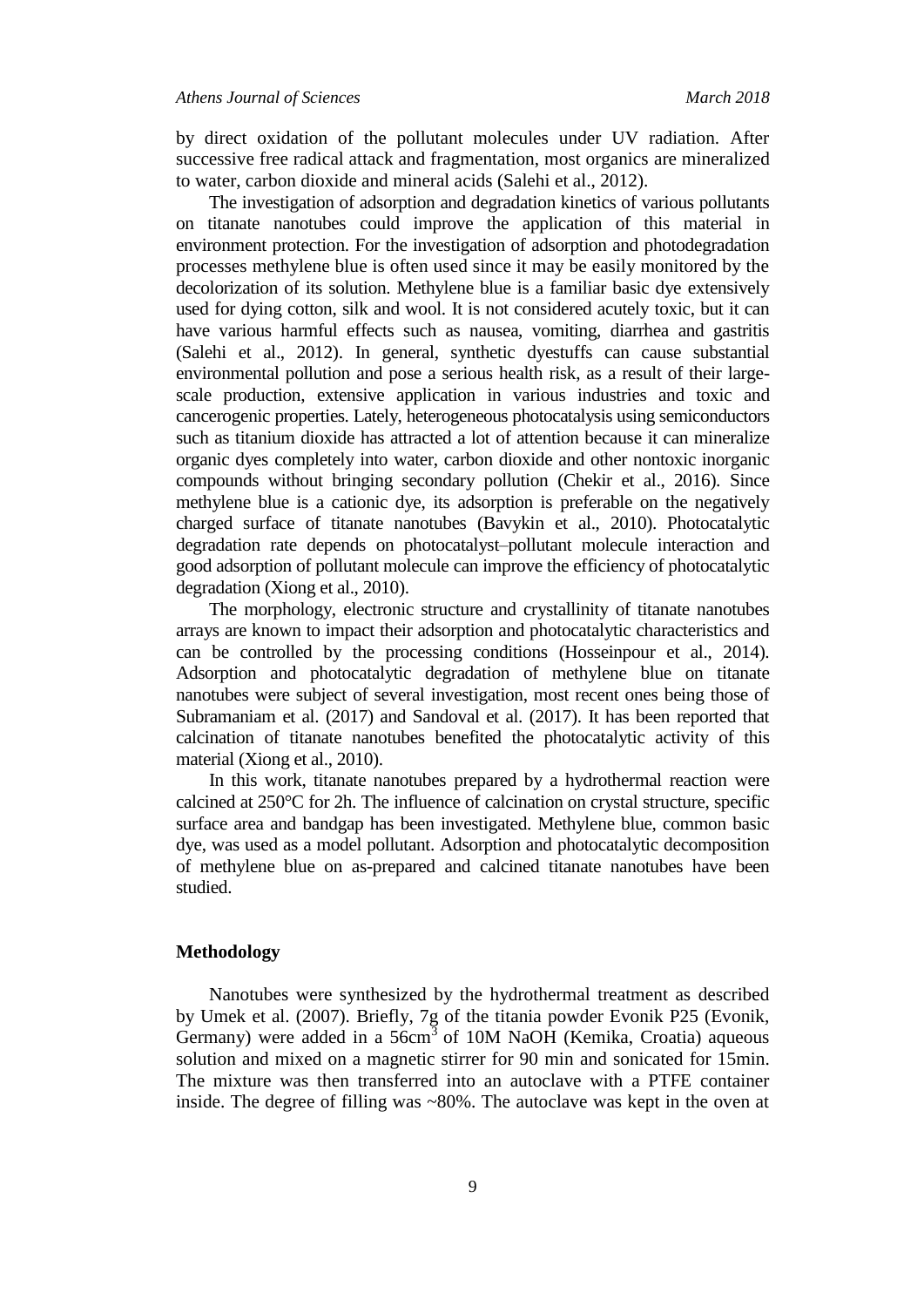the temperature of 135°C for 72 h. The precipitates were recovered by centrifugation and rinsed with distilled water to remove excess NaOH, then with 0.1M HCl (Sigma – Aldrich, USA) solution to enable sodium ion exchange with hydrogen and produce hydrogen titanate, and finally with distilled water and ethanol to remove excess HCl. The resultant nanotubes were then dried at 60°C for 24h.

The morphology of titanate nanotubes was investigated with a field emission scanning electron microscope (FESEM) Supra 35LV (Carl Zeiss, Germany) operating at 1kV. Sample for FESEM characterization was prepared by fixing nanotubes on a sample holder using double–sided carbon conductive tape. The sample particles were then gold–coated by vapor deposition using a vacuum sputter.

The powder X-ray diffraction (XRD) was accomplished by using diffractometer XRD 6000 (Shimadzu, Japan) with CuKα radiation. Data were collected between 5 and 65 °2*θ*, in a step scan mode with steps of 0.02 °2*θ* and counting time of 0.6s.

Surface area was determined by Brunauer-Emmet-Teller (BET)  $N_2$  gas adsorption-desorption isotherms obtained at 77 K on an ASAP-2000 equipment (Micromeritics, USA). Samples were previously degassed at 100°C under a dynamic vacuum of  $1.3 \times 10^{-2}$  Pa. Pore size distributions were calculated from the desorption isotherms by the Barret-Joyner-Halenda (BJH) model.

The UV-Vis spectrum of the prepared sample was obtained using DRS Lambda 35 (Perkin-Elmer, USA) equipped with an integrating sphere. The spectra were recorded at room temperature in the wavelength range of 200-800nm. BaSO<sup>4</sup> was used as a reference. The diffuse reflectance spectra were transformed by performing a Kubelka-Munk transformation of the measured reflectance according to:

 $F(R) = (1 - R^2) / (2R),$ 

where  $F(R)$  is proportional to the extinction coefficient (*a*) and *R* is the reflectance of the "infinitely thick" layer of the solid (Valencia et al., 2010). The bandgap energy, *E*g, was estimated by plotting modified Kubelka-Munk function,  $(F(R)hv)^n$ , vs. photon energy (*hv*), the so-called Tauc's plot, followed by extrapolation of the linear region of high slope region onto the energy axis. In modified Kubelka-Munk function *h* is the Planck's constant (4.13566733 eVs) and *v* is frequency, quotient of light velocity ( $c = 299792458$ m s<sup>-1</sup>) and wavelength  $(\lambda/m)$ . The exponent *n* is associated with electronic transition in the course of optical absorption process and is theoretically equal to  $\frac{1}{2}$  and 2 for indirect and direct allowed transitions, respectively (Valencia et al., 2010).

For the adsorption kinetics investigation, 0.1000g of titanate nanotubes was added to 500mL of 20mg  $L^{-1}$  methylene blue (VWR Chemicals, USA) solution in a borosilicate cylindrical glass vessel with 100mm diameter and 120mm height. After being placed in the vessel, the mixture was stirred in dark at room temperature using a magnetic stirrer operating at 200rpm to maintain a homogeneous suspension.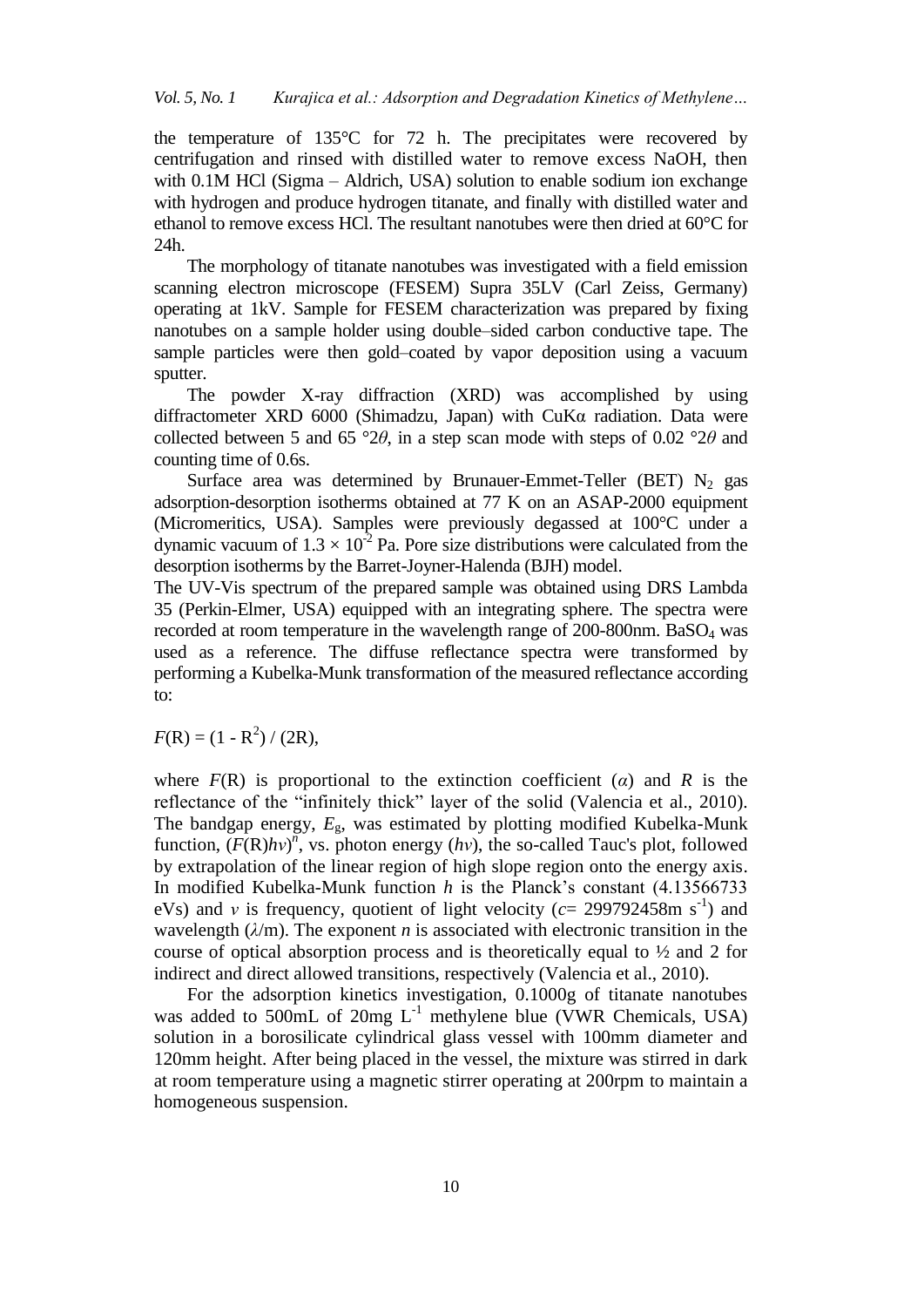As UV source for the photodegradation kinetics investigation a Pen Ray lamp (UVP Products, USA), cat. no. 90-0012-01, with radiation wavelength 254nm and emission intensity of  $2mW$  cm<sup>-2</sup>, was used. The lamp was placed inside a quartz glass tube and the tube was placed axially in the center of the borosilicate vessel. The lamp was switched on after 120min of adsorption and photodegradation experiment was carried out at room temperature.

In order to determine methylene blue concentration, aliquots of 4 ml were withdrawn from the suspension at appropriate time intervals, while a filter was used to separate solid particles. The concentrations were determined using UV-Vis spectrophotometer Cary 1E (Varian, USA). Absorption at wavelength of 664nm (where it was maximal) has been computed to methylene blue concentration using standard calibration curve. The adsorption capacity at time *t* has been calculated through equation:

 $Q_t = (C_0 - C_t) V/m$ 

where  $C_0$  is the initial concentration of methylene blue in mg  $g^{-1}$ ,  $C_t$  is the concentration of methylene blue after time  $t$  in mg  $g^{-1}$ ,  $V$  is the initial volume of methylene blue solution in L and *m* is the mass of added titanate nanotubes in g. The photo-degradation was monitored using the same equation, but in this case  $C_0$  was the concentration of methylene blue after 120min of adsorption in  $mg g^{-1}$ .

**Figure 1.** *FESEM Micrographs of As–prepared Titanate Nanotubes*



## **Results and Discussion**

FESEM image of the as-prepared sample (Figure 1a) revealed that titania particles were fully transformed into nanotubes. In order to reduce the surface energy, nanotubes are agglomerated into randomly tangled fibrous network (Figure 1b).

XRD pattern of the as–prepared sample (hydrothermal synthesis and acid treatment), is shown in Figure 2. Diffraction peaks were observed at approximately 9.1, 24.4, 28.0 and 48.4 °2θ. Broad and weak diffraction peaks reveal nanoscale character of the obtained material. Obtained XRD pattern is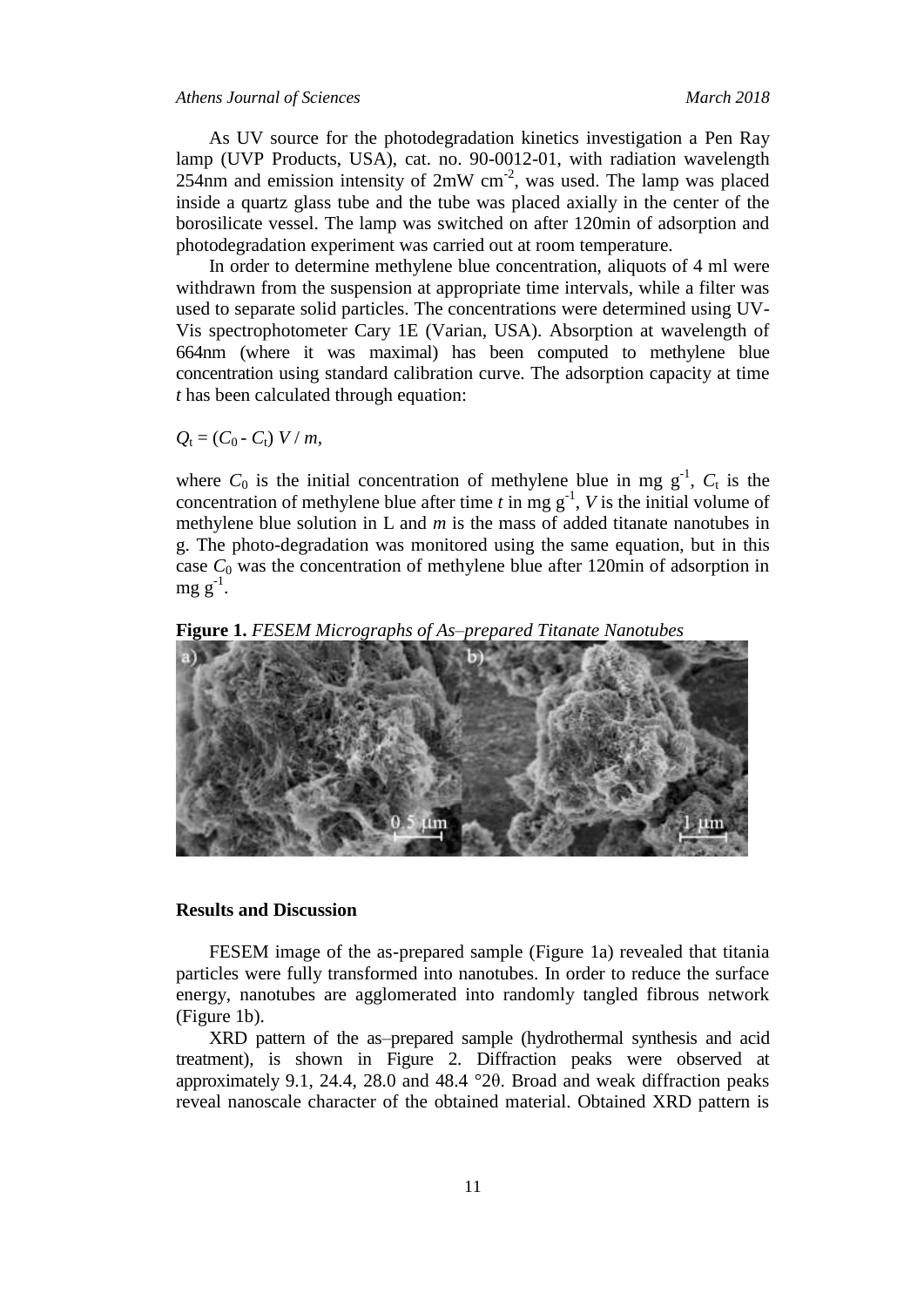consistent with hydrogen titanium oxide hydrate,  $H_2Ti_2O_5 \times H_2O$  (ICDD file: 47-0124). The different intensities or even absence of some peaks as compared to the ICDD file can be justified by the limited number of titanate layers in tubular shape (Maxim et al., 2011). Intense peak around 9.1 °2 $\theta$  is attributed to the interlayer distance. According to Bragg equation this distance is approximately 0.97nm. Upon heat treatment at 250°C a significant decrease in intensity of nanotubes peaks as well as a shift of 9.1 °2θ peak to 10.8 °2θ (which is equivalent to 0.82nm interlayer distance) can be observed. This shift towards higher 2θ value, i.e. the reduction of interlayer distance, can be interpreted as loss of interlayer water (Suzuki and Yoshikawa, 2004). On the other hand, the decrease of nanotubes peaks intensity is a consequence of partial transformation of nanotubes to anatase phase, which is obvious from the appearance of anatase (ICDD file: 21- 1272) diffraction peaks. Therefore, the sample calcined at 250°C for 2h is composed of a mixed phase of titanate nanotubes and anatase. Similar thermal stability of titanate nanotubes has been observed by Zhang et al. (2007). Thermal treatment at 500°C brings about complete transformation of titanate nanotubes to anatase, while after thermal treatment at 750°C the whole sample is composed of rutile (ICDD file: 21-1276), which is not shown here.

**Figure 2.** *XRD Patterns of As–prepared Nanotubes and Nanotubes Thermally Treated at 250°C for 2h*



The adsorption-desorption isotherms of nitrogen on as–prepared nanotubes and nanotubes thermally treated at 250°C for 2h (Figure 3) are of type IV exhibiting H3 hysteresis loops according to the IUPAC classification. Such isotherms are usually associated with capillary condensation in mesoporous structures (Abida et al., 2013). According to Bavykin and Walsh (2009), only the external and internal geometrical surfaces of titanate nanotubes are accessible to nitrogen molecules, which enable classification of nanotubes as mesoporous materials. The BET specific surface area of the as–prepared titanate nanotubes was determined to be  $334.87 \text{m}^2$  g<sup>-1</sup>. Specific surface area depends greatly on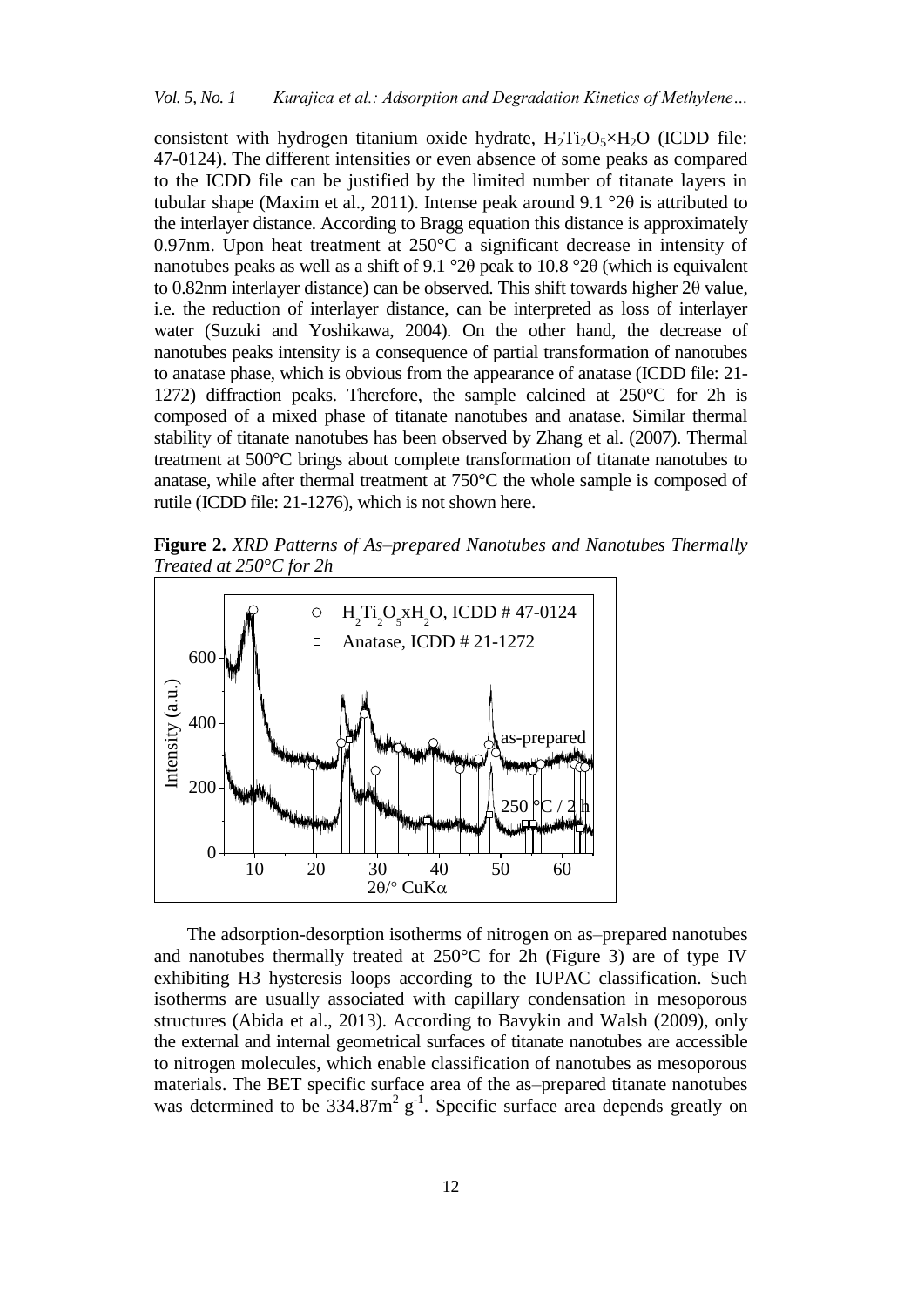synthesis conditions and post-treatment but similar values for specific surface areas of titanate nanotubes are reported (Jose et al., 2016; Buchholcz et al., 2017; Sandoval et al., 2017; Subramaniam et al., 2017), while nanotubes thermally treated at 250°C for 2h showed specific surface area of  $301.80m^2 g^{-1}$ . The drop in surface area after calcination is a consequence of partial transformation to anatase (Morgado et al., 2006). On the other hand, no significant difference in pore size distribution could be observed (Figure 3, inset). The majority of the pores is large and can be attributed to the voids in the aggregation of the nanotubes. Only pores smaller than 10nm may correspond to the pores inside the nanotubes (Lee et al., 2009). Calcination of nanotubes at higher temperatures results in considerable decrease of specific surface area. The BET specific surface area of titanate nanotubes calcined at 500 and 750 $^{\circ}$ C yields 106.06 and 38.76m<sup>2</sup> g<sup>-1</sup>, respectively.



**Figure 3.** *N<sup>2</sup> Adsorption-Desorption Isotherms and Pore Size Distribution (Inset) of the As–prepared Nanotubes and Nanotubes Thermally Treated at 250°C for 2h*

In order to determine optical band gap of the as–prepared nanotubes and nanotubes thermally treated at 250°C for 2h, UV-Visible diffuse reflectance spectra were recorded (Figure 4, inset). Both samples showed absorption in the UV region. However, red shift of the absorption edge (to longer wavelengths i.e. lower energy) can be observed for the sample thermally treated at 250°C for 2h. The indirect optical band gap energy of the titanate nanotubes was calculated by plotting the function  $(F(R)hv)^{0.5}$  vs. *E* (Tauc plot) and extrapolating the linear part of the curve to  $F(R) = 0$  (Figure 4). The  $E<sub>g</sub>$  value obtained for the as–prepared sample was 3.45 eV, which is in agreement with previous titanate nanotubes investigations (Morgado et al., 2007), although lower values were also reported (Jose et al., 2016; Buchholcz et al., 2017; Sandoval et al., 2017) while the thermally treated sample showed  $E<sub>g</sub>$  value of 3.2eV. As it was shown earlier, heat treatment lead to intralayer dehydration of nanotubes which,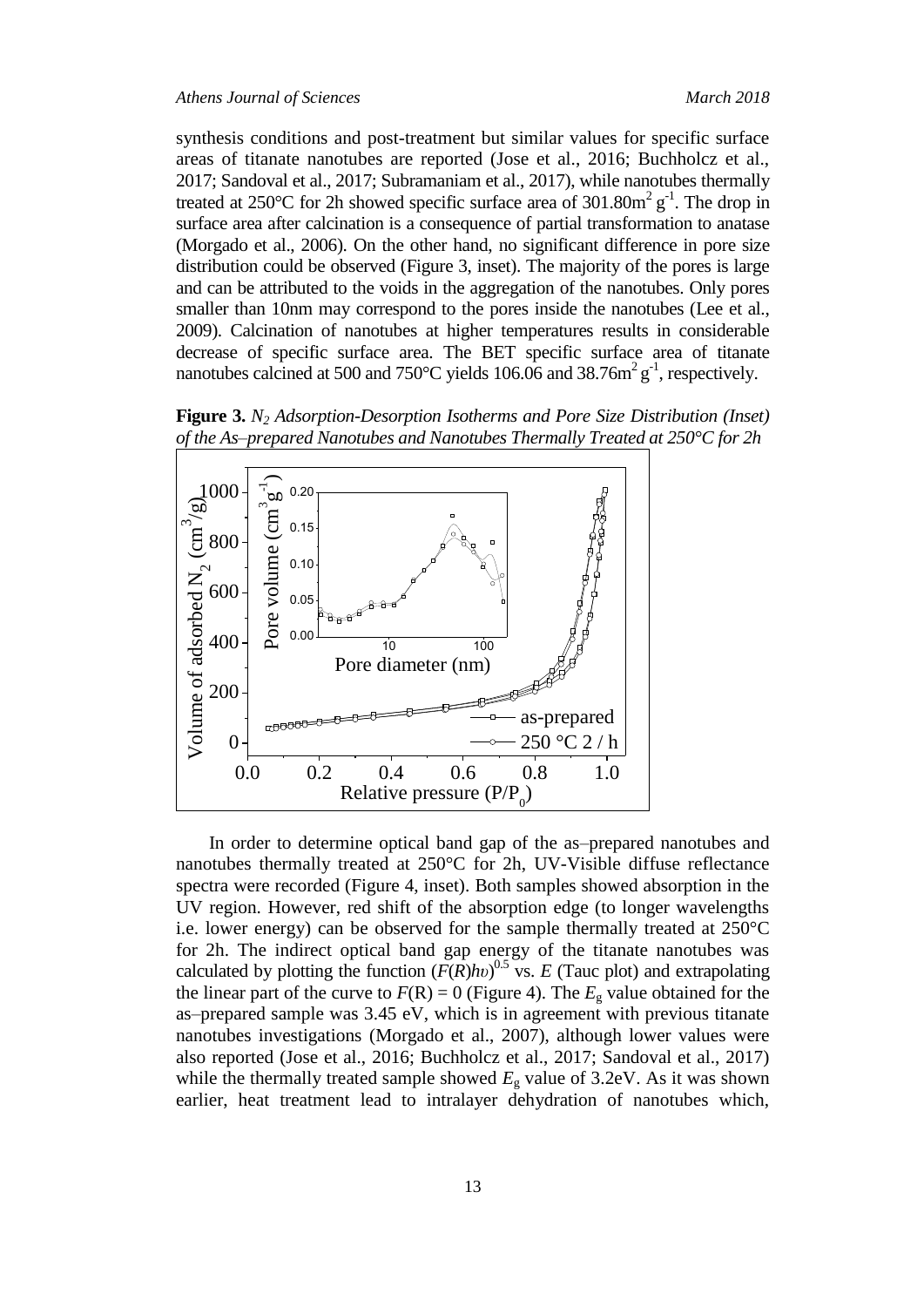according to literature (Zhang et al., 2004), cause the formation of oxygen and hydrogen vacancies thus inducing defect states and reducing the bandgap of titanate nanotubes (Sun et al., 2015). Also, partial transformation to anatase, having narrower bandgap, occurs. Anatase is an indirect band gap semiconductor having  $E_g$  value around 3.2eV (Luttrell et al., 2014), so the calculated value is the same as for anatase. Thermal treatment at 500 $^{\circ}$ C does not change the E<sub>g</sub> value, while the sample thermally treated at 750°C yields with  $E<sub>g</sub>$  value of 3.1, which is close to the literature value for rutile, which is 3.0 eV (Luttrell et al., 2014). Since rutile is a direct band gap semiconductor,  $E<sub>g</sub>$  value was calculated by plotting the function  $(F(R)hv)^2$  vs. *E*.

**Figure 4.** *Tauc's Plot for Indirect Transition and UV-Vis Reflectance Spectra (Inset) of the As-prepared Nanotubes and Nanotubes Thermally Treated at 250°C for 2h*



To investigate adsorption kinetics and to determine the time necessary to establish equilibrium adsorption, batch adsorption experiments have been conducted. The effect of contact time on adsorption of methylene blue onto titanate nanotubes is shown in Figure 5. As can be observed, after the initial rapid adsorption, equilibrium is reached in approximately 120 min for both samples. The adsorption equilibrium capacities are  $47$  and  $93$ mg g<sup>-1</sup> for as-prepared and calcined sample, respectively. Comparison with literature results is not straight forward since various nanotubes types were used and adsorption conditions utilized, for example Jose et al. (2016) reported MB adsorption capacity of hydrogen phosphate modified titanate nanotubes of  $139mg$  g<sup>-1</sup> for initial concentration of MB of  $0.25$ mmol  $L^{-1}$ . Obtained total adsorption capacities are quite high and are the consequence of good affinity between dye molecules in cationic form and titanate nanotubes with anionic character surface (Bavykin et al., 2010). Namely, in aqueous suspensions titanate nanotubes develop negative zeta potential due to dissociation (Bavykin et al., 2010):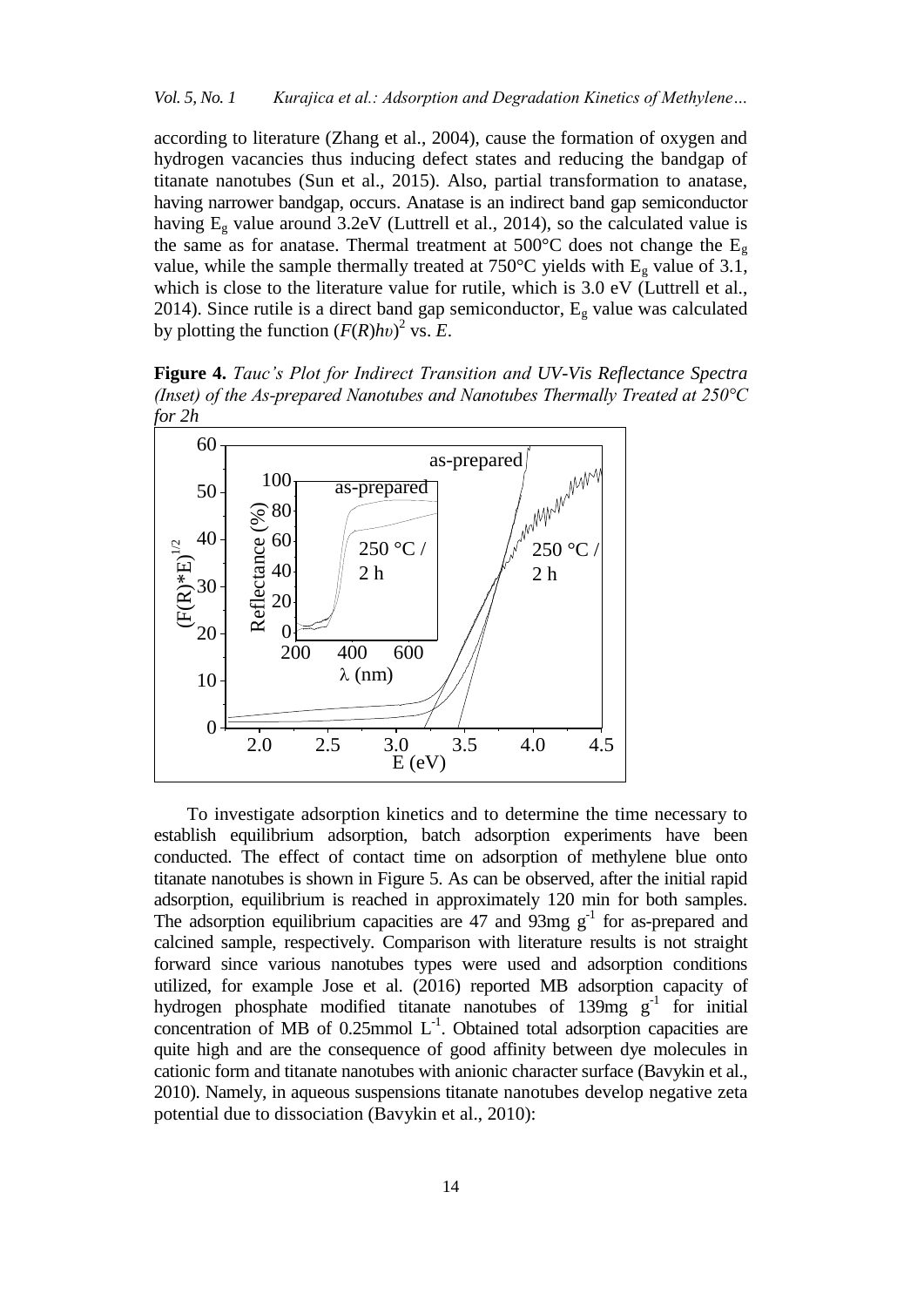*Athens Journal of Sciences March 2018*

 $H_2Ti_3O_7 \leftrightarrow H^+ + HTi_3O_7$ 

On the other hand, methylene blue in aqueous solution dissociates into methylene blue cation and chloride anion. As a matter of fact, characteristic deep blue color is due to methylene blue cation, while methylene blue is a dark green powder (El-Wakil et al., 2013).

Of course, high specific surface area is beneficial, too, but not decisive since titanate nanotubes with greater specific surface area (as-prepared) show lesser equilibrium capacity. It is possible that the calcined sample possesses a greater number of active sites for the dye molecules adsorption.

**Figure 5.** *Effect of Contact Time on the Adsorption of Methylene Blue onto Asprepared Nanotubes and Nanotubes Thermally Treated at 250°C for 2h. The Lines are introduced as Guidelines for the Eye.*



The adsorption kinetics data was fitted to pseudo-second-order model since previous investigations (Xiong et al., 2010; Hu et al., 2011; Jose et al., 2016) showed that this model describes well the adsorption kinetics of methylene blue onto titanate nanotubes. The pseudo–second–order model can be expressed by the following linear form (Xiong et al., 2010):

$$
t / Q_{\rm t} = 1 / (k_{\rm so} Q_{\rm e}^2) + t / Q_{\rm e},
$$

where  $Q_t$  (mg g<sup>-1</sup>) is the amount of methylene blue adsorbed at time t,  $k_{so}$  (g  $mg^{-1}$  min<sup>-1</sup>) is the pseudo–second–order rate constant and  $Q_e$  (mg g<sup>-1</sup>) is the amount of methylene blue adsorbed at equilibrium.

The plots of  $t/Q_t$  versus  $t$  for the as-prepared nanotubes and nanotubes thermally treated at 250°C for 2h are given in Figure 6. The kinetic parameters *Q*<sup>e</sup> and *k*<sup>2</sup> were calculated from the slope and intercept and listed in Table 1 together with the corresponding linear regression correlation coefficient,  $R^2$ . From Figure 6 a linear dependence could be observed and correlation coefficients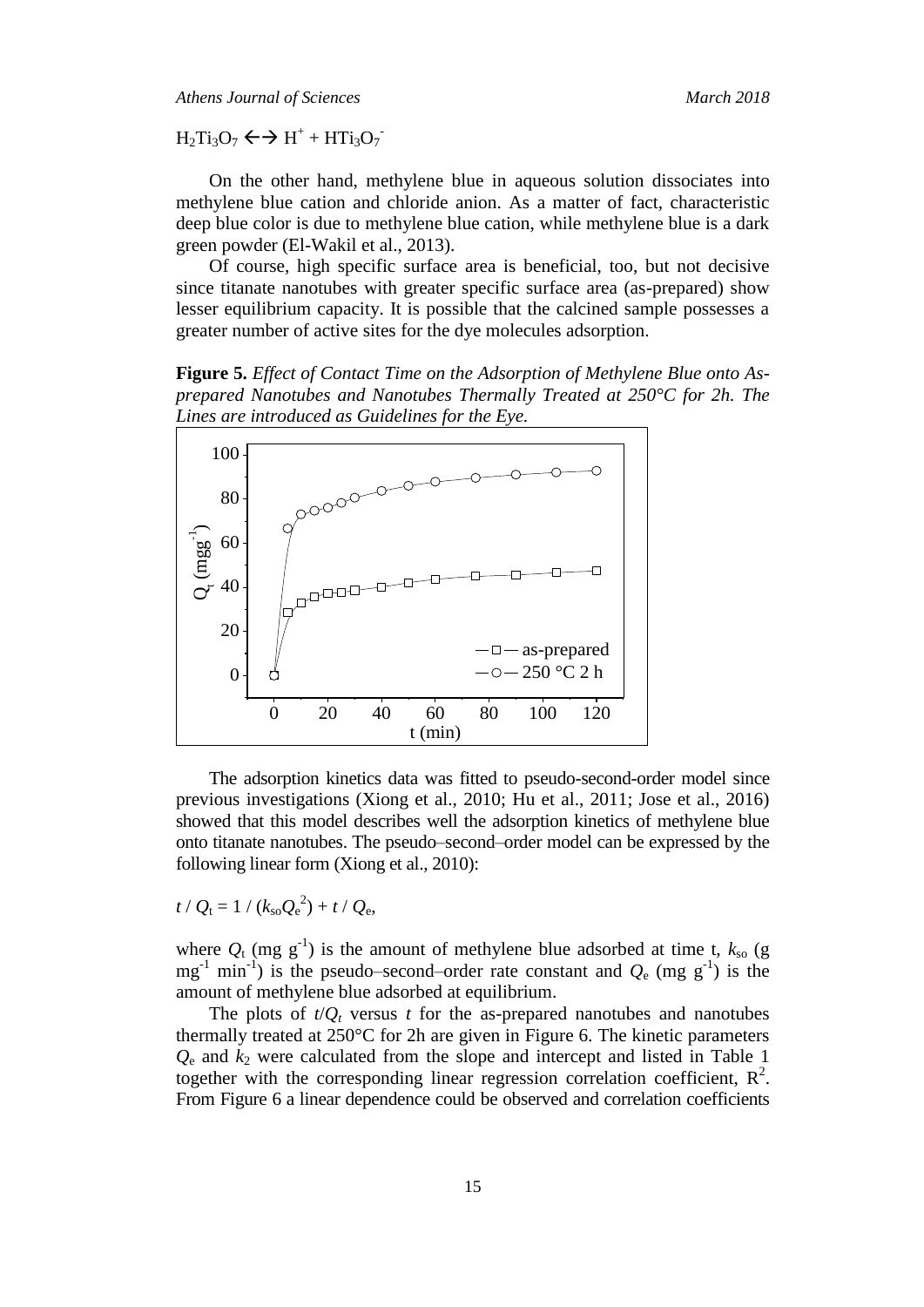higher than 0.99 have been obtained (Table 1). Such high correlation coefficients indicate that experimental data exhibit a good compliance with pseudo–second– order kinetic equation, i.e. that the adsorption kinetics of methylene blue onto titanate nanotubes followed the pseudo-second-order kinetic model. The compliance with the pseudo-second-order model suggested that chemical sorption involving valence forces through sharing or exchange of electrons between adsorbent and adsorbate might be significant (Xiong et al., 2010). Different rate constants for the two samples imply greater difference in affinity of methylene blue toward the as-prepared and calcined sample.

**Figure 6.** *Linear Plots of Pseudo-Second-Order Kinetic Model of Adsorption of Methylene Blue of the As-prepared Nanotubes and Nanotubes Thermally Treated at 250°C for 2h*



**Table 1.** *The Constants of Pseudo-Second-Order Kinetic Model and Correlation Coefficients for the Adsorption of Methylene Blue onto As-prepared Nanotubes and Nanotubes Thermally Treated at 250°C for 2h*

|             | D <sup>2</sup><br>v | $Q_{\rm e}$ (mg g <sup>-1</sup> ) | $min^{-1}$<br>$k_{\rm so}$ (g mg |
|-------------|---------------------|-----------------------------------|----------------------------------|
| As-prepared | 0.99628             | 48.45                             | $3.88 \times 10^{-3}$            |
| Calcined    | 0.99832             | 95.24                             | $2.87\times10^{-3}$              |

In order to gain insight into the mechanism and rate controlling step of the adsorption process, the adsorption kinetics data were analyzed by the Weber's intraparticle diffusion model. This model can be expressed as (Xiong et al., 2010):

$$
Q_{\rm t}=k_{\rm id}t^{0.5}+C,
$$

where  $k_{id}$  (mg  $g^{-1}$  min<sup>-1/2</sup>) is the intraparticle diffusion rate constant and *C* is a constant indicating the boundary layer effect (surface sorption) contribution. According to Weber's model, if intraparticle diffusion is involved in the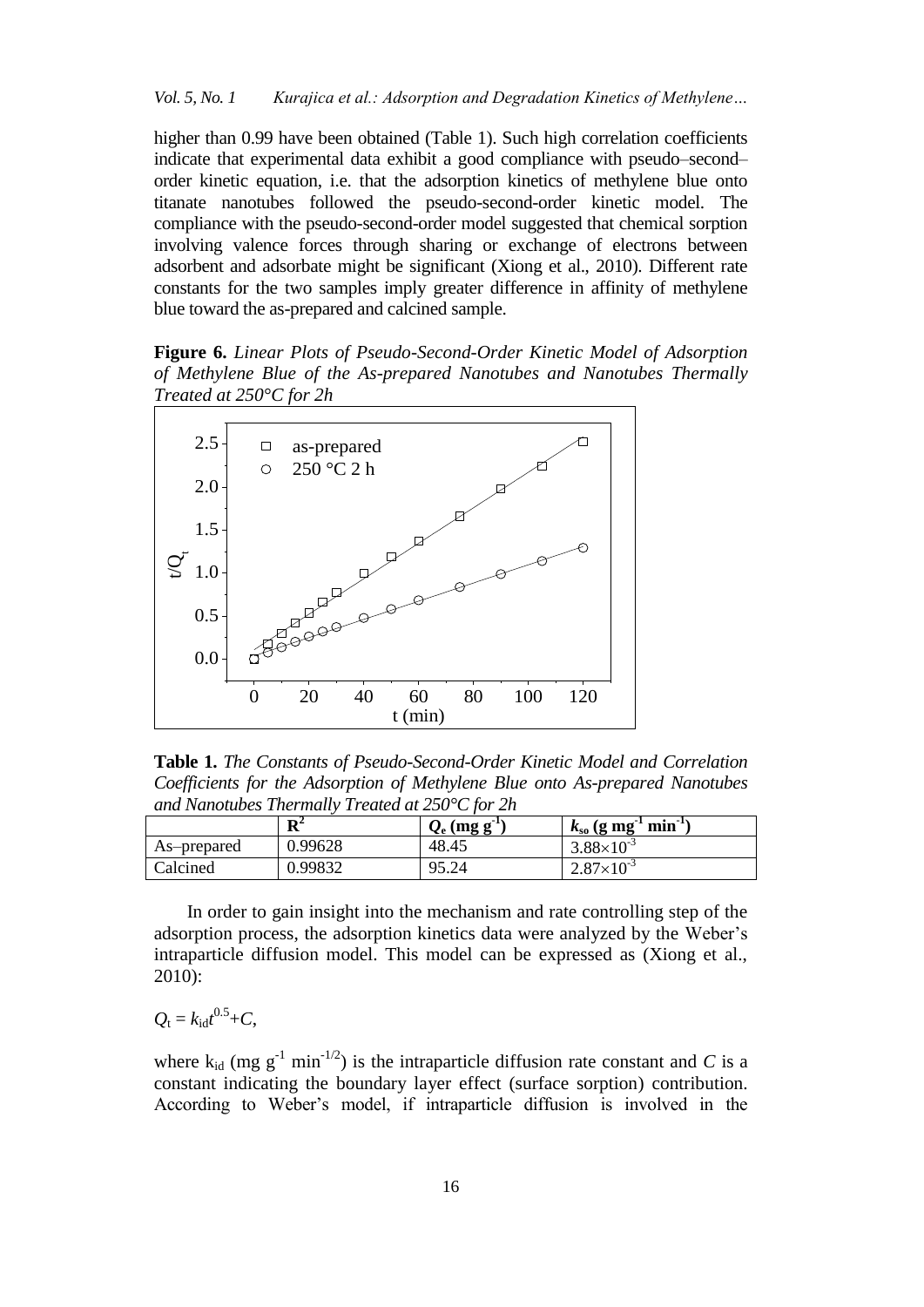adsorption process, the plot of the amount of dye adsorbed at time t  $(Q_t)$  versus the square root of time should be linear. If this line passes through the origin (C  $= 0$ ), then intraparticle diffusion is the sole rate controlling step and if the line do not pass through the origin ( $C \neq 0$ ), this is indicative of some degree of boundary layer control (Gandhimathi et al., 2013). Plots of  $Q_t$  versus  $t^{1/2}$  are given in Figure 7 and the values of  $k_{id}$ ,  $C$  and corresponding linear regression correlation coefficient are given in Table 2.

**Figure 7.** *Linear Plot of Weber Intraparticle Diffusion Model for the Adsorption of Methylene Blue of the As-prepared Nanotubes and Nanotubes Thermally Treated at 250°C for 2h*



**Table 2.** *The Constants of Weber Intraparticle Diffusion Model and Correlation Coefficients for the Adsorption of Methylene Blue onto As-prepared Nanotubes and Nanotubes Thermally Treated at 250°C for 2h*

|             | $\mathbf{R}^2$ | ັ                 | $\text{min}^{-1/2}$<br>$k_{\rm id}$ (mg g |
|-------------|----------------|-------------------|-------------------------------------------|
| As-prepared | 0.94667        | 12<br>די<br>21.IJ | 1.99                                      |
| Calcined    | 0.99832        | 63.44             | 2.87                                      |

As can be observed in Figure 7, the plots of  $Q_t$  versus  $t^{0.5}$  are linear for both samples, but deviate from the origin suggesting that both processes, intraparticle diffusion and surface sorption, control adsorption rate of methylene blue onto titanate nanotubes. The *C* value indicates the contribution of intraparticle diffusion in apsorption rate control; the smaller the *C* is, the greater is the contribution of intraparticle diffusion. According to this rule, the interparticle diffusion contribution is greater for the as-prepared sample. At the same time, surface sorption is emphasized for the calcined sample pointing out to a greater number of active sites for the dye molecules adsorption.

In order to evaluate the photocatalytic performance of the as-prepared and calcined titanate nanotubes, the dependence of methylene blue concentration on irradiation time in presence of titanate nanotubes has been measured and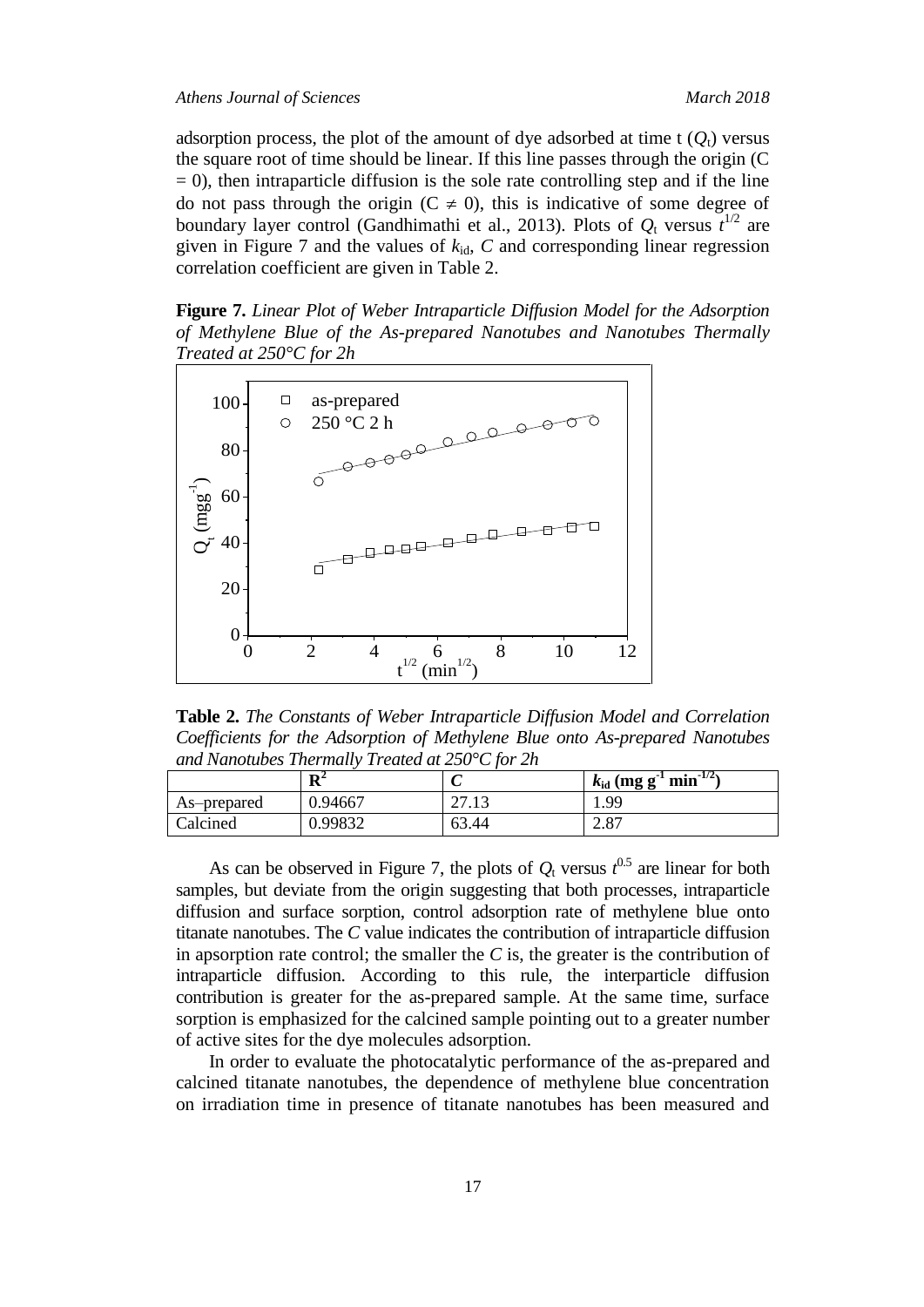presented in Figure 8. Both investigated samples showed notable degradation confirming that titanate nanotubes are active photocatalyst for methylene blue. To estimate the degradation kinetic rate pseudo-first-order kinetic model was used:

 $-\ln(C_t / C_0) = kt$ ,

where  $C_t$  is the concentration of methylene blue after photodegradation time  $t$ ,  $C_0$  is the initial methylene blue concentration after 120min stirring in the dark and k is the kinetic constant (Sun et al., 2015).

**Figure 8.** *Effect of Irradiation Time on the Degradation of Methylene Blue on As-prepared Nanotubes and Nanotubes thermally treated at 250°C for 2h. The Lines are introduced as Guidelines for the Eye*



**Figure 9.** *Linear Plots of Pseudo-First-Order Kinetic Model of Methylene Blue Degradation on As-prepared Nanotubes and Nanotubes thermally treated at 250°C for 2h*

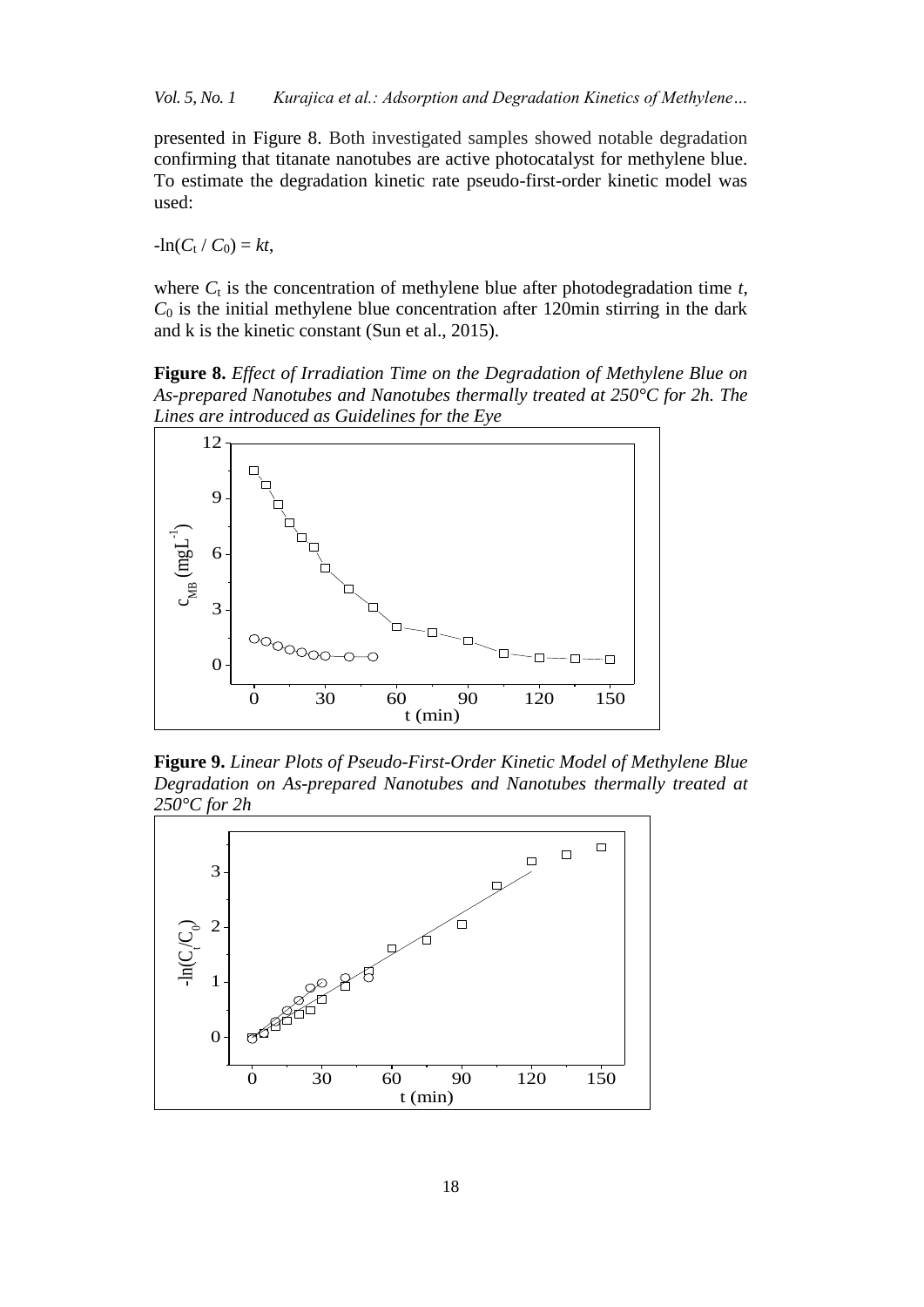Figure 9 shows plots of  $-\ln(C_{\ell}/C_0)$  of methylene blue versus irradiation time for the photocatalytic degradation of methylene blue on titanate nanotubes. If one disregards the last two points, where there was no more notable change of methylene blue concentration, data obey a linear pattern proving that pseudo-firstorder kinetic is an acceptable model for photocatalytic dye degradation. The apparent first order rate constants are given by the slope and yield 0.0251 and 0.0335min<sup>-1</sup> for as-prepared and calcined nanotubes, respectively. Due to differences in photocatalysis process setup and parameters, absolute values of rate constants cannot be directly compared with literature data. However, it can be observed that calcination slightly increased the photocatalytic activity of titanate nanotubes. Nam et al. (2013) also reported slightly faster degradation of methylene blue in the presence of calcined titania nanotubes and attribute this increase of degradation rate to the appearance of low amount of anatase phase. We believe that increased photocatalytic activity of calcined nanotubes is a consequence of both, the presence of anatase, i.e. titanate nanotube/anatase heterostructure, as well as reduced band gap value. As noted by Sun et al. (2015) (although for the  $TiO<sub>2</sub>(B)/anatase heterostructure)$  while reduced band gap enables more intense photogeneration of electrons and holes, the presence of heterostructure enhanced their separation. At the same time, the specific surface area of calcined sample was reduced in comparison with the as-prepared one, but not so drastically to overwhelm previous two factors. The photodegradation process depends on the number of generated electrons in conduction and holes in valence band. The number of generated electrons and holes depends on the band gap, the smaller the band gap is, the greater number of photons possess the energy higher than the band gap and the greater is the number of electrons and holes formed when titanate nanotubes are irradiated. If the energized electrons don't recombine with the holes, the electron–hole pairs can participate in redox reactions on the surface of the photocatalyst. It appears that heterostructure prevents the recombination of electrons-hole pair (Salehi et al., 2012).

## **Conclusions**

Titanate nanotubes were prepared through an alkaline hydrothermal treatment of titania followed by proton ion exchange and calcination at a 250°C for 2h. Calcination brings about loss of interlayer water and partial transformation of nanotubes to anatase phase. The structural change is accompanied with the reduction of specific surface area from 334.87 to  $301.80\text{m}^2$  g<sup>-1</sup> and reduction of band gap from 3.45 to 3.2eV.

Pseudo-second-order model was the most appropriate to describe the adsorption of methylene blue on titanate nanotubes pointing out to the prevalence of chemical sorption. Titanate nanotubes samples showed different affinity toward methylene blue,  $48.45mg$  g<sup>-1</sup> and  $95.24mg$  g<sup>-1</sup> for the as-prepared and calcined nanotubes, respectively due to a greater number of active sites for dye molecule adsorption at the surface of the calcined sample. The equilibrium adsorption was attained in 120min. Further analysis indicated that the adsorption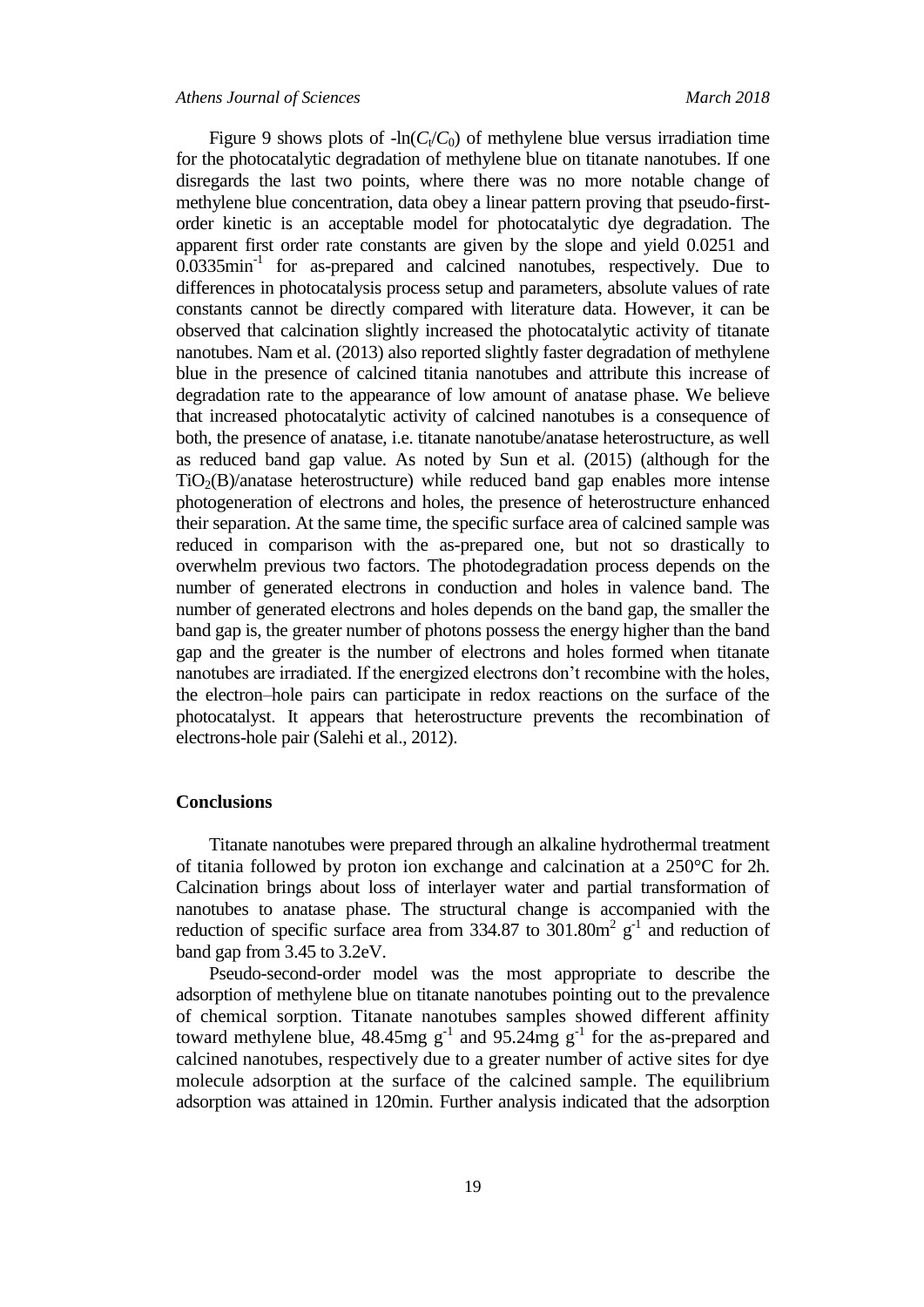process is controlled by intraparticle diffusion and surface sorption and that contribution of surface sorption in adsorption rate control is greater for the calcined sample.

The pseudo-first-order kinetic is an acceptable model for photocatalytic dye degradation process on titanate nanotubes. Calcination slightly increased the photocatalytic activity of titanate nanotubes, which is a consequence of the presence of titanate nanotube/anatase heterostructure and reduced band gap value. Calcination at 250°C for 2h improved the adsorption and photocatalytic properties of titanate nanotubes.

## **Acknowledgements**

The support of University of Zagreb is gratefully acknowledged.

#### **References**

- Abida, B., Chirchi, L., Baranton, S., Napporn, T. W., Morais, C., Léger, J.-M., Ghorbel, A. 2013. Hydrogenotitanates nanotubes supported platinum anode for direct methanol fuel cell. *J. Power Sources* 241 (Nov. 2013), 429-439.
- An'amt, M. N., Huang, N. M., Radiman, S., Lim, H. N., Muhamad, M. R. 2014. Triethanolamine-solution for rapid hydrothermal synthesis of titanate nanotubes, *Sains Malays.* 43, 1 (Jan. 2014),137-144.
- Bavykin, D. V., Walsh, F. C. 2009. Elongated titanate nanostructures and their applications. *Eur. J. Inorg. Chem.* 8 (Mar. 2009), 977-997.
- Bavykin, D. V., Redmond, K. E., Nias, B. P., Kulak, A. N., Walsh, F. C. 2010. The effect of ionic charge on the adsorption of organic dyes onto titanate nanotubes. *Aust. J. Chem.* 63, 2 (Feb. 2010), 270-275.
- Buchholcz, B., Haspel, H., Oszko, A. Kukovecz, A., Konya, Z. 2017. Titania nanotube stabilized BiOCl nanoparticles in visible-light photocatalysis. *RSC Adv.* 7 (Mar. 2017) 16410-16422.
- Chekir, N., Benhabiles, O., Tassalit, D., Aicha Laoufi, N., Bentahar, F. 2016. Photocatalytic degradation of methylene blue in aqueous suspensions using  $TiO<sub>2</sub>$ and ZnO. *Desalination and Water Treatment* 57, 13 (2016) 6141-6147.
- El-Wakil, A. M., Abou El-Maaty, W. M., Awad, F. S., Oudah, A. A. 2015. Solid phase extraction and determination of cationic azo dye from aqueous solution using dried papyrus plant, IJSR 4, 2 (Feb. 2015) 2045-2051.
- Gandhimathi, R., Ramesh, S. T., Sindhu, V., Nidheesh, P. V. 2013. Bottom ash adsorption of basic dyes from their binary aqueous solutions. *Songklanakarin J. Sci. Technol.* 35, 3 (May-Jun. 2013) 339-347.
- Hosseinpour, P. M., Yung, D., Panaitescu, E., Heiman, D., Menon, L., Budil, D., Lewis, L. H. 2014. Correlation of lattice defects and thermal processing in the crystallization of titania nanotube arrays. *Mat. Res. Express* 1, 045018 (Oct. 2014) 1-14.
- Hu, K., Xiao, X., Cao, X., Hao, R., Zuo, X., Zhang, X., Nan, J. 2011. Adsorptive separation and photocatalytic degradation of methylene blue dye on titanate nanotube powders prepared by hydrothermal process using metal Ti particles as a precursor. *J. Hazard. Mater.* 192, 2 (Aug. 2011) 514-520.
- Iijima, S. 1991. Helical microtubules of graphitic carbon, *Nature* 354 (Nov. 1991) 56-58.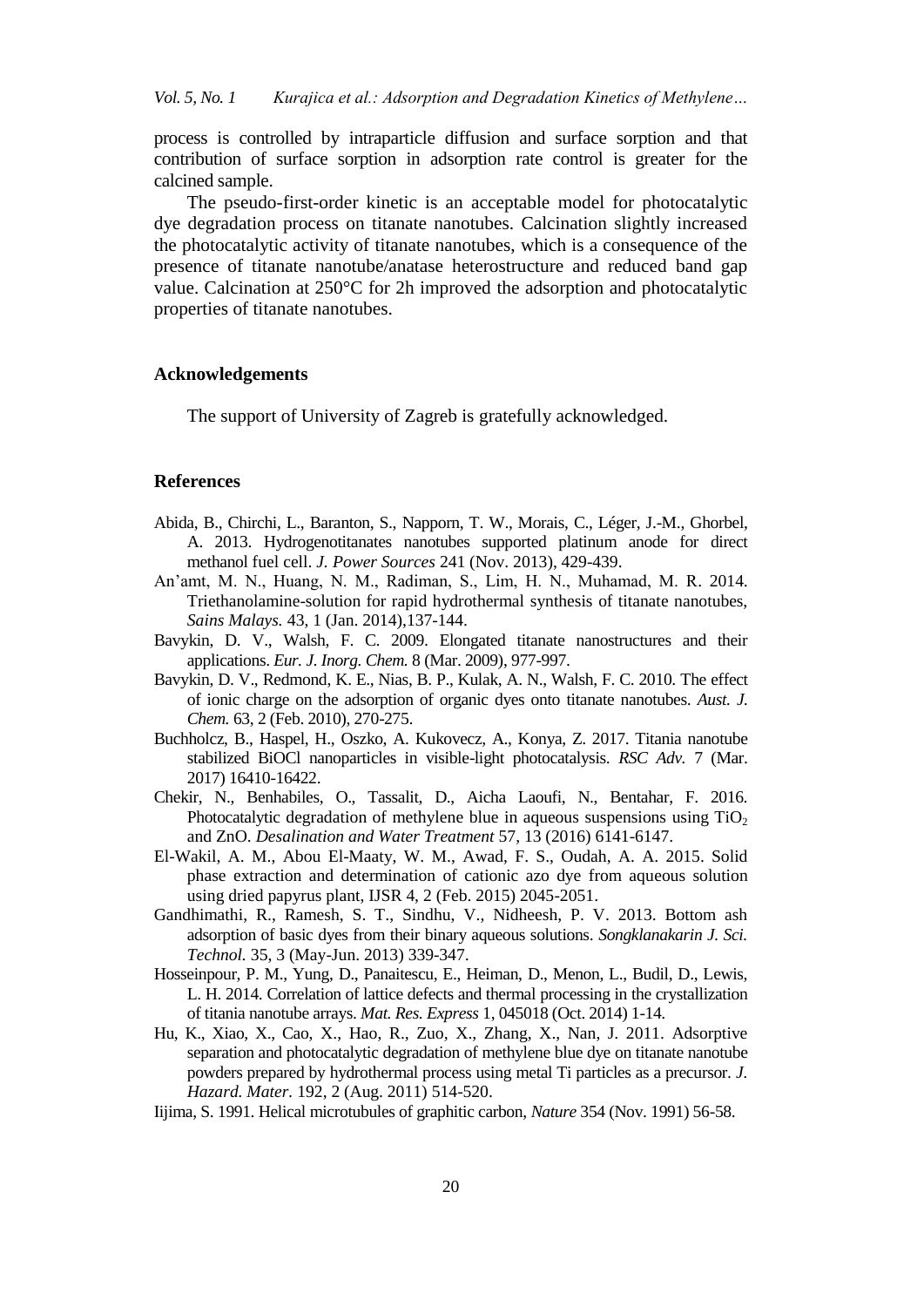- Jose, M., Harsha, N., Suhailath, K., Peer Mohamed, A., Shukla, S. 2016. Hydrogen phosphate anions modified hydrogen titanate nanotubes for methylene blue adsorption from aqueous solution: Validating novel method of predicting adsorption capacity, *J. Environ. Chem. Eng.* 4, 1 (Mar. 2016) 1295-1307
- Kasuga, T., Hiramatsu, M., Hoson, A., Sekino, T., Niihara, K. 1998. Formation of titanium oxide nanotube. *Langmuir* 14, 12 (May 1998) 3160-3163.
- Lee, C.-K., Liu, S.-S., Chen, H.-C. 2009. Application of hydrothermal method derived titanate nanotubes as adsorbents. *Recent Pat. Nanotech.* 3, 3 (Nov. 2009) 203-212.
- Liu, R., Yang, W.–D., Chueng, H.–J., Ren, B.–Q. 2015. Preparation and application of titanate nanotubes on dye degradation from aqueous media by UV irradiation. *J Spectrosc.* 680183 (2015) 1 – 9.
- Luttrell, T., Halpegamage, S., Tao, J., Kramer, A., Sutter, E., Batzill, M. 2014. Why is anatase a better photocatalyst than rutile? - Model studies on epitaxial  $TiO<sub>2</sub>$  films. Sci. Rep. 4, 4043 (Feb. 2014) 1-7.
- Maxim, F., Ferreira, P., Vilarinho, P. M. 2011. Influence of the neutralization process on the preparation of titanate nanotubes by hydrothermal synthesis. *J. Porous Mat.* 18, 1 (Feb. 2011) 37 – 45.
- Morgado Jr., E., de Abreu, M. A. S., Pravia, O. R. C., Marinkovic, B. A., Jardim, P. M., Rizzo, F. C., Araújo, A. S. 2006. A study on the structure and thermal stability of titanate nanotubes as a function of sodium content. *Solid State Sci.* 8, 8 (Aug. 2006) 888-900.
- Morgado Jr, E., Jardim, P. M., Marinkovic, B. A., Rizzo, F. C., de Abreu, M. A. S., Zotin, J. L., Araujo, A. S. 2007. Multistep structural transition of hydrogen trititanate nanotubes into  $TiO<sub>2</sub>-B$  nanotubes: A comparison study between nanostructured and bulk materials. *Nanotechnology* 18, 495710 (Dec. 2007) 1-10.
- Nam, C. T., Yang, W.-D., Duc, L. M. 2013. Study on photocatalysis of  $TiO<sub>2</sub>$  nanotubes prepared by methanol – thermal synthesis at low temperature. *Bull. Mater. Sci.* 36, 5 (Oct. 2013) 779-788.
- Salehi, M., Hashemipour, H., Mirzaee, M., 2012. Experimental study of influencing factors and kinetics in catalytic removal of methylene blue with TiO<sub>2</sub> nanopowder. *J*. *Environ. Eng.* – *ASCE* 2, 1 (2012) 1-7.
- Sandoval, A., Hernández-Ventura, C., Klimova, T. E., 2017. Titanate nanotubes for removal of methylene blue dye by combined adsorption and photocatalysis. *Fuel* 198 (Jun. 2017) 22-30.
- Subramaniam, M. N., Goh, P. S., Abdullah, N., Lau, W. J., Ng, B. C., Ismail, A. F., 2017. Adsorption and photocatalytic degradation of methylene blue using high surface area titanate nanotubes (TNT) synthesized via hydrothermal method. *J Nanopart. Res.* 19, 220 (Jun. 2017) 1-13.
- Sun, P., Wei, Y., Wang, C., Zhang, X. 2015. Vacuum heat treated titanate nanotubes for visible-light photocatalysis. *New J. Chem.* 39, 2 (Feb. 2015) 1281-1286.
- Suzuki, Y., Yoshikawa, S. 2004. Synthesis and thermal analyses of  $TiO<sub>2</sub>$ -derived nanotubes prepared by the hydrothermal method. *J. Mater. Res.* 19, 4 (Apr. 2004) 982-985.
- Umek, P., Cerc Korošec, R., Jančar, B., Dominko, R., Arčon, D. 2007. The influence of reaction temperature on the morphology of sodium titanate 1D nanostructures and their thermal stability. *J. Nanosci. Nanotechnol.* 7, 10 (Oct. 2007) 3502-3508.
- Valencia, S., Marín, J., M., Restrepo, G. 2010. Study of the bandgap of synthesized titanium dioxide nanoparticules using the sol-gel method and a hydrothermal treatment, *TOMSJ* 4 (2010) 9-14.